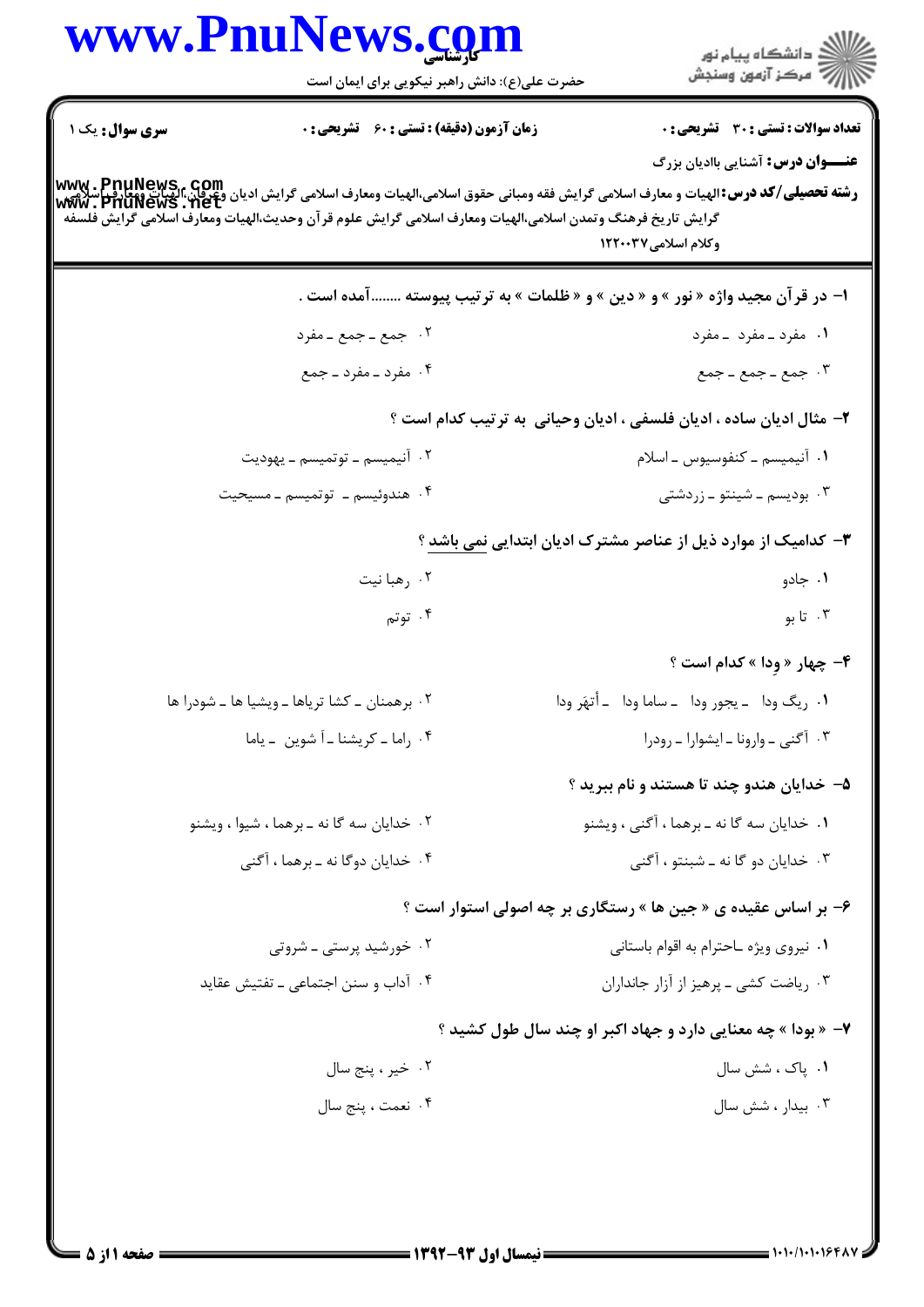|                        | www.PnuNews.com                                                                                                                                                                                                                                                                            |                                                                  | ِ<br>∭ دانشڪاه پيام نور<br>∭ مرڪز آزمون وسنڊش |
|------------------------|--------------------------------------------------------------------------------------------------------------------------------------------------------------------------------------------------------------------------------------------------------------------------------------------|------------------------------------------------------------------|-----------------------------------------------|
|                        | حضرت علی(ع): دانش راهبر نیکویی برای ایمان است                                                                                                                                                                                                                                              |                                                                  |                                               |
| <b>سری سوال : ۱ یک</b> | <b>زمان آزمون (دقیقه) : تستی : 60 ٪ تشریحی : 0</b>                                                                                                                                                                                                                                         |                                                                  | <b>تعداد سوالات : تستی : 30 ٪ تشریحی : 0</b>  |
|                        |                                                                                                                                                                                                                                                                                            |                                                                  | <b>عنـــوان درس:</b> آشنایی باادیان بزرگ      |
|                        | www . PnuNews , com<br>و <b>شته تحصیلی/کد درس:</b> الهیات و معارف اسلامی گرایش فقه ومبانی حقوق اسلامی،الهیات ومعارف اسلامی گرایش دیگان،الهیات ومعارف<br> www . PnuNews . net<br>گرایش تاریخ فرهنگ وتمدن اسلامی،الهیات ومعارف اسلامی گرایش علوم قرآن وحدیث،الهیات ومعارف اسلامی گرایش فلسفه |                                                                  |                                               |
|                        |                                                                                                                                                                                                                                                                                            | وكلام اسلامى٧٧٢٠٠٣٧                                              |                                               |
|                        |                                                                                                                                                                                                                                                                                            |                                                                  | ۸– آیین بودا چند فرقه دارد ؟                  |
|                        | ٠٢ سه فرقه : مهايانا ـ هينايانا ـ وَجرَيانا                                                                                                                                                                                                                                                |                                                                  | ٠١ سه فرقه : أهيسما - برهما - ويشياها         |
|                        | ۰۴ دو فرقه : مهايانا ــ ويشياها                                                                                                                                                                                                                                                            |                                                                  | ۰۳ دو فرقه : اَهیسما ـ مهایانا                |
|                        |                                                                                                                                                                                                                                                                                            |                                                                  | ۹– کدامیک از کتب ذیل سراسر از کنفوسیوس است ؟  |
| ۰۴ شو چینگ             | ۰۳ لی چی                                                                                                                                                                                                                                                                                   | ۰۲ ای چینگ                                                       | ۰۱ چون چيو                                    |
|                        |                                                                                                                                                                                                                                                                                            | ۰۱- «لائوتسه» به پایه گذاری کدام مکتب منسوب است ؟                |                                               |
| ۰۴ تاتوئیسم            | ۰۳ هندوئيسم                                                                                                                                                                                                                                                                                | ۰۲ جینیسم                                                        | ۰۱ بودیسم                                     |
|                        |                                                                                                                                                                                                                                                                                            | 1۱– قبل از ظهور زردشت بومیان غیر آریایی ایران چه دینی داشتند ؟   |                                               |
|                        | ۰۲ آيين بودا                                                                                                                                                                                                                                                                               |                                                                  | ۰۱ آيين شينتو                                 |
|                        | ۰۴ آيين مغان                                                                                                                                                                                                                                                                               |                                                                  | ۰۳ آيين كنفوسيوس                              |
|                        |                                                                                                                                                                                                                                                                                            | ۱۲- کتاب اوستا مربوط به کدام آیین است و تفسیر آنان چه نام دارد ؟ |                                               |
|                        | ۰۲ زردشت ــ ویسپرد                                                                                                                                                                                                                                                                         |                                                                  | ۰۱ زردشت ـ زند                                |
|                        | ۰۴ شینتو ـ ویسپرد                                                                                                                                                                                                                                                                          |                                                                  | ۰۳ شینتو ـ زند                                |
|                        |                                                                                                                                                                                                                                                                                            |                                                                  | 13- «سوشيانس» كيست ؟                          |
|                        | ۰۲ تنها منجی نسل زردشت .                                                                                                                                                                                                                                                                   |                                                                  | ۰۱ تنها منجى نسل شينتو .                      |
|                        | ۰۴ یکی از سه منجی نسل زردشت .                                                                                                                                                                                                                                                              |                                                                  | ۰۳ یکی از سه منجی نسل شینتو .                 |
|                        |                                                                                                                                                                                                                                                                                            |                                                                  | ۰۴- کدامیک از موارد ذیل عقیده زردشتیان است ؟  |
|                        | ۲. سه مُهر                                                                                                                                                                                                                                                                                 |                                                                  | ۰۱ بقای روح                                   |
|                        | ۰۴ اشتراک در اموال                                                                                                                                                                                                                                                                         |                                                                  | ۰۳ نظامی کاملا سیاسی و اجتماعی                |
|                        |                                                                                                                                                                                                                                                                                            |                                                                  | <b>۱۵- «مانویت» در چه زمانی پدید آمد</b> ؟    |
|                        | ۰۲ میان ظهور یهودیت و اسلام                                                                                                                                                                                                                                                                |                                                                  | ۰۱ میان ظهور یهودیت و مسیحیت                  |
|                        | ۰۴ میان ظهور زرتشت و یهودیت                                                                                                                                                                                                                                                                |                                                                  | ۰۳ میان ظهور مسیحیت و اسلام                   |
|                        |                                                                                                                                                                                                                                                                                            |                                                                  |                                               |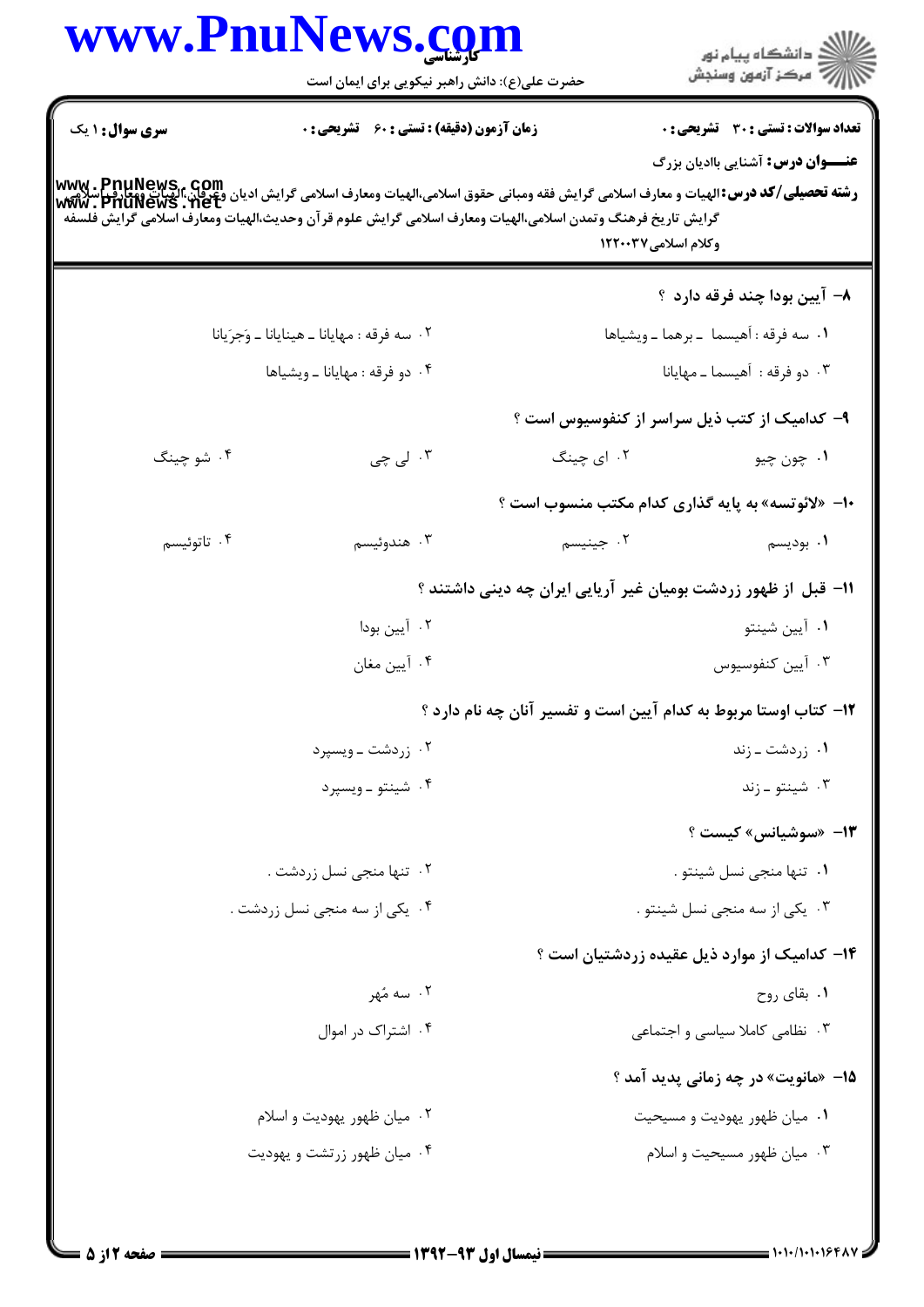|                                    | www.PnuNews.com<br>حضرت علی(ع): دانش راهبر نیکویی برای ایمان است                                                                                                            |                                                                                       |                                              |
|------------------------------------|-----------------------------------------------------------------------------------------------------------------------------------------------------------------------------|---------------------------------------------------------------------------------------|----------------------------------------------|
|                                    |                                                                                                                                                                             |                                                                                       |                                              |
| سری سوال: ۱ یک                     | زمان آزمون (دقیقه) : تستی : 60 گشریحی : 0                                                                                                                                   |                                                                                       | <b>تعداد سوالات : تستی : 30 ٪ تشریحی : 0</b> |
|                                    | www . PnuNews,. com<br> و <b>شته تحصیلی/کد درس:</b> الهیات و معارف اسلامی گرایش فقه ومبانی حقوق اسلامی،الهیات ومعارف اسلامی گرایش دیگرایشمان ومعارف<br> www . PnuNews . net |                                                                                       | <b>عنـــوان درس:</b> آشنایی باادیان بزرگ     |
|                                    | گرايش تاريخ فرهنگ وتمدن اسلامى،الهيات ومعارف اسلامى گرايش علوم قرآن وحديث،الهيات ومعارف اسلامى گرايش فلسفه                                                                  |                                                                                       |                                              |
|                                    |                                                                                                                                                                             | وكلام اسلامى١٢٢٠٠٣٧                                                                   |                                              |
|                                    |                                                                                                                                                                             | ۱۶– کدام یک از موارد ذیل از طبقات دینی مانوی نیست ؟                                   |                                              |
|                                    | ۰۲ ویزیدگان یا گزیدگان که شمارشان بسیار بود .                                                                                                                               | ۰۱ ایسپاساگان یا اسقفان که هفتاد و دو تن بودند .                                      |                                              |
|                                    | ۰۴ کاچاکریان یا کاردانان که کمتراز همه طبقات بودند .                                                                                                                        | ۰۳ مهیشتگان یا کشیشان که سیصد و شصت نفر بودند .                                       |                                              |
|                                    | ۱۷– نام شهری که در کتاب مقدس یهودیان و مسیحیان و قرآن مجید آمده است و جبر و مثلثات از تمدن آنان به یادگار مانده                                                             |                                                                                       |                                              |
|                                    |                                                                                                                                                                             |                                                                                       | است ؟                                        |
| ۰۴ طائف                            | ۰۳ آشور                                                                                                                                                                     | ۰۲ يونان                                                                              | ٠١. بابل                                     |
|                                    |                                                                                                                                                                             | <b>۱۸</b> - آعراب برچند گونه بودند و قریش از کدام دسته بود ؟                          |                                              |
|                                    |                                                                                                                                                                             | ٠١ دوگونه :  قحطا ني ــ سامي  ، قريش از اعراب قحطا ني بودند .                         |                                              |
|                                    |                                                                                                                                                                             | ۰۲ دوگونه :  قحطانی ــ عدنا نی  ، قریش از اعراب عدنا نی بودند .                       |                                              |
|                                    |                                                                                                                                                                             | ۰۳ سه گونه :  تمیمی ــ عدنا نی  ــ سامی  ، قریش از اعراب سامی  بودند .                |                                              |
|                                    |                                                                                                                                                                             | ۰۴ سه گونه :  قحطانی ــ سامی  ــ تمیمی  ، قریش از اعراب تمیمی  بودند .                |                                              |
|                                    |                                                                                                                                                                             | <b>۱۹</b> - روحانی صابیان چه نامیده می شود ؟                                          |                                              |
| ۰۴ گنجور                           | ۰۳ صبأنا                                                                                                                                                                    | ۰۲ ناصوری                                                                             | ۰۱ مندایی                                    |
|                                    |                                                                                                                                                                             | <b>۲۰</b> - «ابراهیم» یعنی چه ًو این نام را در چه سنی ا ز جانب خدا وند دریا فت نمود ؟ |                                              |
| ۰۲ پدر بلند مرتبه ، نود و دو سالگی |                                                                                                                                                                             | ۰۱ پدر بلند مرتبه ، نود سالگی                                                         |                                              |
|                                    | ۰۴ پدر اقوام ، نود و دو سالگی                                                                                                                                               |                                                                                       | ۰۳ پدر اقوام ، نود سالگی                     |
|                                    | 21- «اسماعیل» و «اسحاق» به ترتیب چه معنایی می دهند و پیدایش آب زیر پای اسماعیل چه نامیده شده است؟                                                                           |                                                                                       |                                              |
|                                    |                                                                                                                                                                             | ١. اسماعيل: خدا مي شنود _ا سحاق: مي خندد _بئر شبع                                     |                                              |
|                                    |                                                                                                                                                                             | ٢. اسماعيل: مي خندد _ اسحاق: خدا مي شنود _ بئر شبع                                    |                                              |
|                                    |                                                                                                                                                                             | ۰۳ اسما عیل: خدا می شنود _اسحاق: می خندد _زمزم                                        |                                              |
|                                    |                                                                                                                                                                             | ۰۴ اسما عیل: می خندد ـ اسحاق: خدا می شنود ـ ـ زمزم                                    |                                              |
|                                    |                                                                                                                                                                             |                                                                                       |                                              |
|                                    |                                                                                                                                                                             |                                                                                       |                                              |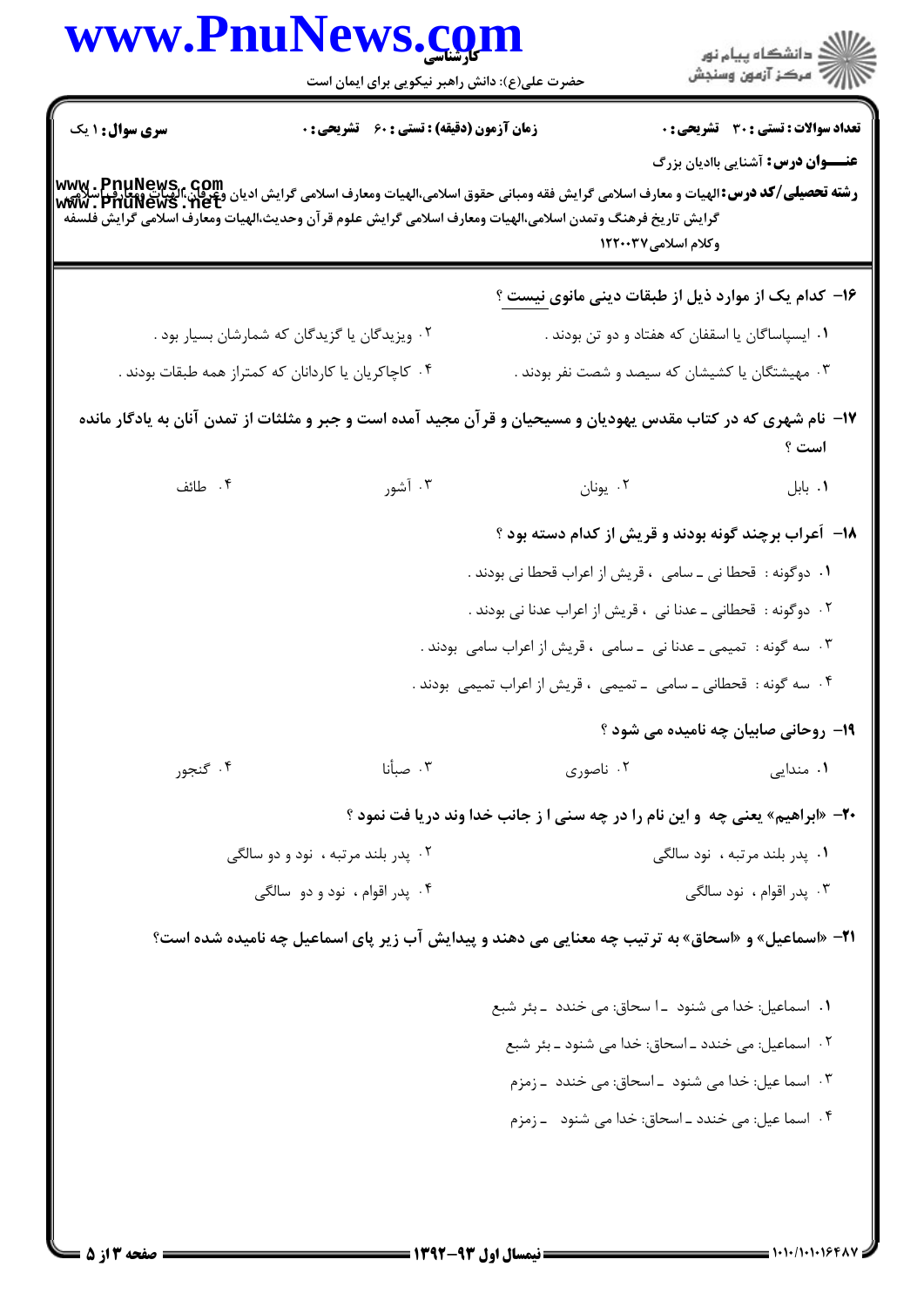|                        | www.PnuNews.com<br>حضرت علی(ع): دانش راهبر نیکویی برای ایمان است                                           | ڪ دانشڪاه پيا <sub>م</sub> نور<br>ر <i>7</i> مرڪز آزمون وسنڊش                                                                                                                                                  |
|------------------------|------------------------------------------------------------------------------------------------------------|----------------------------------------------------------------------------------------------------------------------------------------------------------------------------------------------------------------|
| <b>سری سوال : ۱ یک</b> | <b>زمان آزمون (دقیقه) : تستی : 60 ٪ تشریحی : 0</b>                                                         | <b>تعداد سوالات : تستی : 30 ٪ تشریحی : 0</b><br><b>عنـــوان درس:</b> آشنایی باادیان بزرگ                                                                                                                       |
|                        | گرايش تاريخ فرهنگ وتمدن اسلامي،الهيات ومعارف اسلامي گرايش علوم قرآن وحديث،الهيات ومعارف اسلامي گرايش فلسفه | <b>www . PnuNews , com</b><br><b>رشته تحصیلی/کد درس:</b> الهیات و معارف اسلامی گرایش فقه ومبانی حقوق اسلامی،الهیات ومعارف اسلامی گرایش ادیان وعرفان،الهیات ویعارف<br>Www . PnuNewS . Net<br>وكلام اسلامى٧٢٠٠٣٧ |
|                        |                                                                                                            | <b>۲۲</b> – کدامیک از موارد  از جمله عذابهای مصریان پس از مشاهده معجزه ی حضرت موسی( ع) <u>نمی</u> باشد؟                                                                                                        |
|                        | ۰۲ زياد شدن قورباغه ميان آنان                                                                              | ٠١ تبديل آب هاي مصريان به خون                                                                                                                                                                                  |
|                        | ۰۴ مرگ حیوا نات مصریان بر اثر وبا                                                                          | ۰۳ از بین رفتن دختران مصریان                                                                                                                                                                                   |
|                        |                                                                                                            | ۲۳- بنیان گذار سلسله ی هخامنشی که بود؟ وی پس از فتح بابل در باره ی یهودیان چه کرد ؟                                                                                                                            |
|                        | ۰۲ کوروش -اسیرشان کرد.                                                                                     | ۰۱ کوروش - آزادشان کرد .                                                                                                                                                                                       |
|                        | ۰۴ داریوش - قتل عامشان کرد .                                                                               | ۰۳ داریوش ـ آزادشان کرد .                                                                                                                                                                                      |
|                        |                                                                                                            | <b>۲۴</b> - یهود ستیزی در سطح جهان چه نامیده می شود؟                                                                                                                                                           |
|                        | ۰۲ ضدیت با نژاد قحطانی                                                                                     | ۰۱ ضدیت با نژاد سامی                                                                                                                                                                                           |
|                        | ۰۴ ضدیت با نژاد تمیمی                                                                                      | ۰۳ ضدیت با نژاد عدنانی                                                                                                                                                                                         |
|                        |                                                                                                            | ۲۵– کتاب آسمانی یهودیان چه نامیده می شود؟                                                                                                                                                                      |
|                        | ٢. تَنَخ                                                                                                   | ٠١. أپوكريفا                                                                                                                                                                                                   |
|                        | ۰۴ سفر پیدایش                                                                                              | ۰۳ سوداپیگرفا                                                                                                                                                                                                  |
|                        |                                                                                                            | ۲۶- پذیرش یهودیان ازروی آوردن دیگران به دین یهود چگونه است؟                                                                                                                                                    |
|                        |                                                                                                            | ۰۱ بسیار تبلیغ دارند و فرد تازه یهودی شده را کرامت می گذارند .                                                                                                                                                 |
|                        |                                                                                                            | ۰۲ بسیار تبلیغ دارند ولی فرد تازه یهودی شده را به سختی قبول می کنند .                                                                                                                                          |
|                        |                                                                                                            | ۰۳ تبلیغ ندارند و اگر کسی بخواهد یهودی شود او را می پذیرند .                                                                                                                                                   |
|                        |                                                                                                            | ۰۴ تبلیغ ندارند و اگر کسی بخواهد یهودی شود با کراهت  می پذیرند .                                                                                                                                               |
|                        |                                                                                                            | <b>۲۷</b> - «فریسی» در عبری به چه معناست و در چه قرنی پدید آمد و اصل این فرقه به کدام فرقه باز می گردد؟                                                                                                        |
|                        | ۰۲ مبدل شده ـ در قرن دوم میلادی ـ به فرقه حسیدیم.                                                          | ۰۱ مبدل شده ــ در قرن سوم ــ به فرقه بوديسم.                                                                                                                                                                   |
|                        | ۰۴ عزلت طلب _ قرن دوم قبل از ميلاد _به فرقه حسيديم.                                                        | ۰۳ عزلت طلب _در قرن سوم _به فرقه بوديسم.                                                                                                                                                                       |